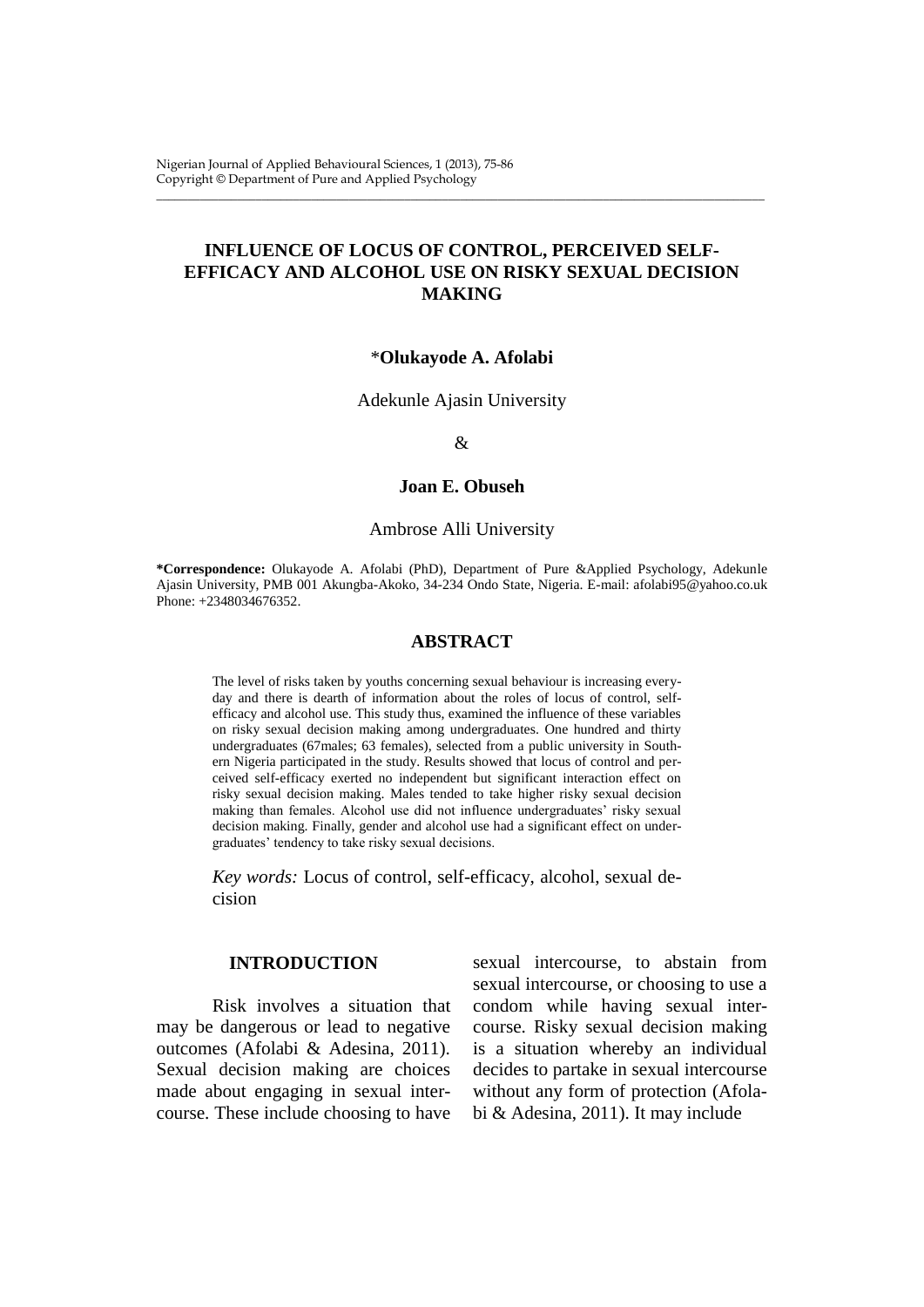having sexual intercourse with multiple partners, with casual partners, unprotected sexual intercourse and intensions to engage in unprotected sexual intercourse.

Situational factors may influence sexual decisions and behaviour during sexual encounters. Most studies have found women to be relatively powerless in sexual decision making. One study (Worth, 1989) found resistance to condom use among majority of women in a drug rehabilitation programme to be the result of a combination of personal preferences, socio-cultural factors and partners' objection to condom use. Worth (1989) reported that, despite awareness of HIV, unprotected sex with intimate partners was nearly always chosen over condom use; as condom use carried the stigma of infidelity and lack of trust.

It is also important to understand the process through which individuals make decisions during specific sexual encounters. An individual's condom negotiation during a sexual interaction occurs within a specific situational context. An individual brings into sexual encounter, his/her own individual characteristics, such as his/her locus of control, perceived self-efficacy and other factors such as alcohol use, which are likely to influence his or her sexual decision and behaviour. Bryan, Aiken and West (1997) reported that the level of power a woman has within a heterosexual relationship could influence her insistence of condom use. Also women who had high levels of both acceptance of sexuality and control over their sexual encounter had better negotiating

skills necessary in promoting condom use.

Locus of control refers to the extent to which individuals believe that they can control events that affect them (Kohler, 1996). The possible connection between locus of control and sexual decision can be captured in the following question: to what extent does an individual believe that he/she can control the kind of risky sexual decisions he/she may or may not want to take? In a sexual context, an internal locus of control would be manifested by a sense of personal agency in sexual decision making (such as deciding to use a condom during sexual intercourse).

Individuals with internal locus of control, believe that events, such as the risky sexual decisions they make, result primarily from their own behaviour and actions, and that they are in control of their actions. External locus of control in a sexual context might be manifested by an attitude that one's partner controls one's sexual health and behaviours or one is destined to become HIV positive. That is, individual's with an external locus of control, believe that events such as the risky sexual decisions they make, is as a result of powerful others, fate or chance.

In a study by Kohler (1996), a significant correlation was found between risk-taking and the variables of gender, critical thinking and locus of control. Mcintyre, Saundargas and Howard (1991) found that having an external locus of control was a significant predictor of pregnancies occurring early in adolescence. Crips and Barber (1995) reported that among young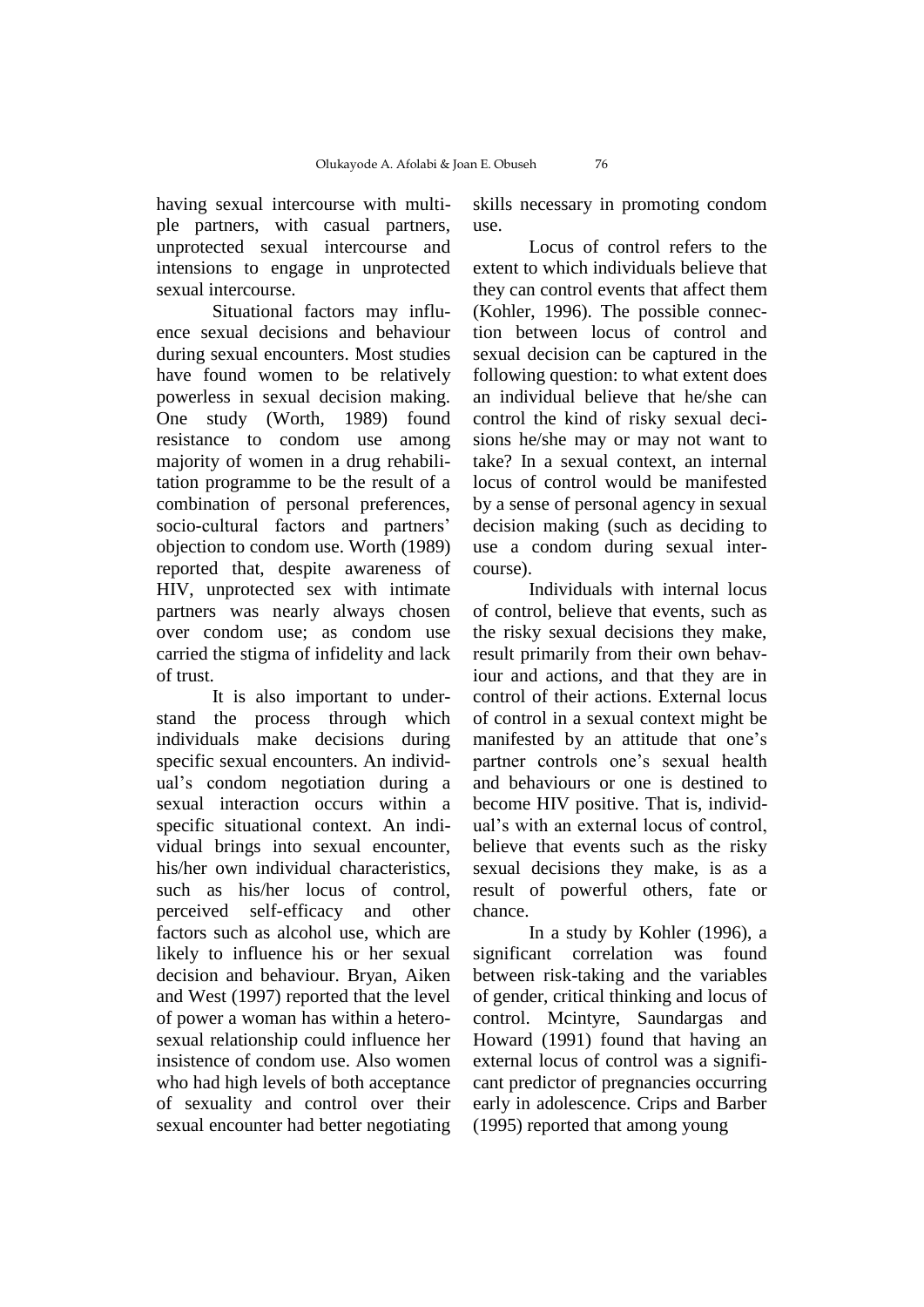adult drug users, those with an internal locus of control knew they are taking risk, while those with an external locus of control believe they are invulnerable to risk, particularly for HIV. Lavery, Siegel, Cousins and Rubovits (1993) reported that involvement in high riskactivities have been positively associated with personality factors.

Mosack, Randolph, Gomez, Abbott, Smith and Weeks (2010) found that one's ability to make sexual decision, locus of control or a sense of personal agency, is a related construct, and it influences one's ability to negotiate safer sexual behaviour with partners in adulthood among high-risk urban women with and without histories of childhood sexual abuse (CSA). Women who had a history of CSA, tended to engage more in unprotected sexual intercourse, exhibit less relationship control and a high external locus of control for sexually transmitted infection, when intoxicated (Finkelher & Brown, 1985; Miller, 1999). They were associated with engaging in sex work and being intoxicated during sexual intercourse.

Self-efficacy was defined by Bandura (1997) as the extent to which individuals' belief in their ability to succeed in specific situations. We can have a high sense of self-efficacy in certain areas of life and not in others. But a high sense predicts willingness to take on relevant tasks and work to assure that they are accomplished. When self-efficacy is high, we are more likely to be drawn to master difficult challenges, whereas, when it is low, we may avoid those same challenges.

It can also be defined as a person's perception of his or her ability or competence to deal with a specific task. It is the belief that one is capable of performing in a certain manner to attain certain goals. The way in which an individual perceives his/her self, can influence behavioural choices. Individuals with a high sense of selfefficacy, put in effort to take on, or not take on risky sexual decisions and persistence to continue striving despite barriers and setback that may undermine their motivations. In addition, the perceived ability to engage in various types of social interactions may influence people's decisions to use condom. It is plausible that people, who have high levels of social selfefficacy, may feel more comfortable discussing condom use with their partners, ultimately insisting that condoms be used during sexual intercourse.

The influence of specific personality characteristics such as locus of control, perceived self-efficacy and alcohol use, on the use, non use or poor use of contraception has been a particular focus of several investigators. Several studies have examined the association between self-esteem and events (e.g. sexual intercourse, non use of contraception, pregnancy). For example, Harold and Godwin (1979) found that high self-esteem was associated with more positive attitudes towards contraception and more effective contraception use among young adult clients of family clinics. Sexual abuse was associated with reporting lower condom self use. Sexual abuse was also directly predictive of less condom use. In a related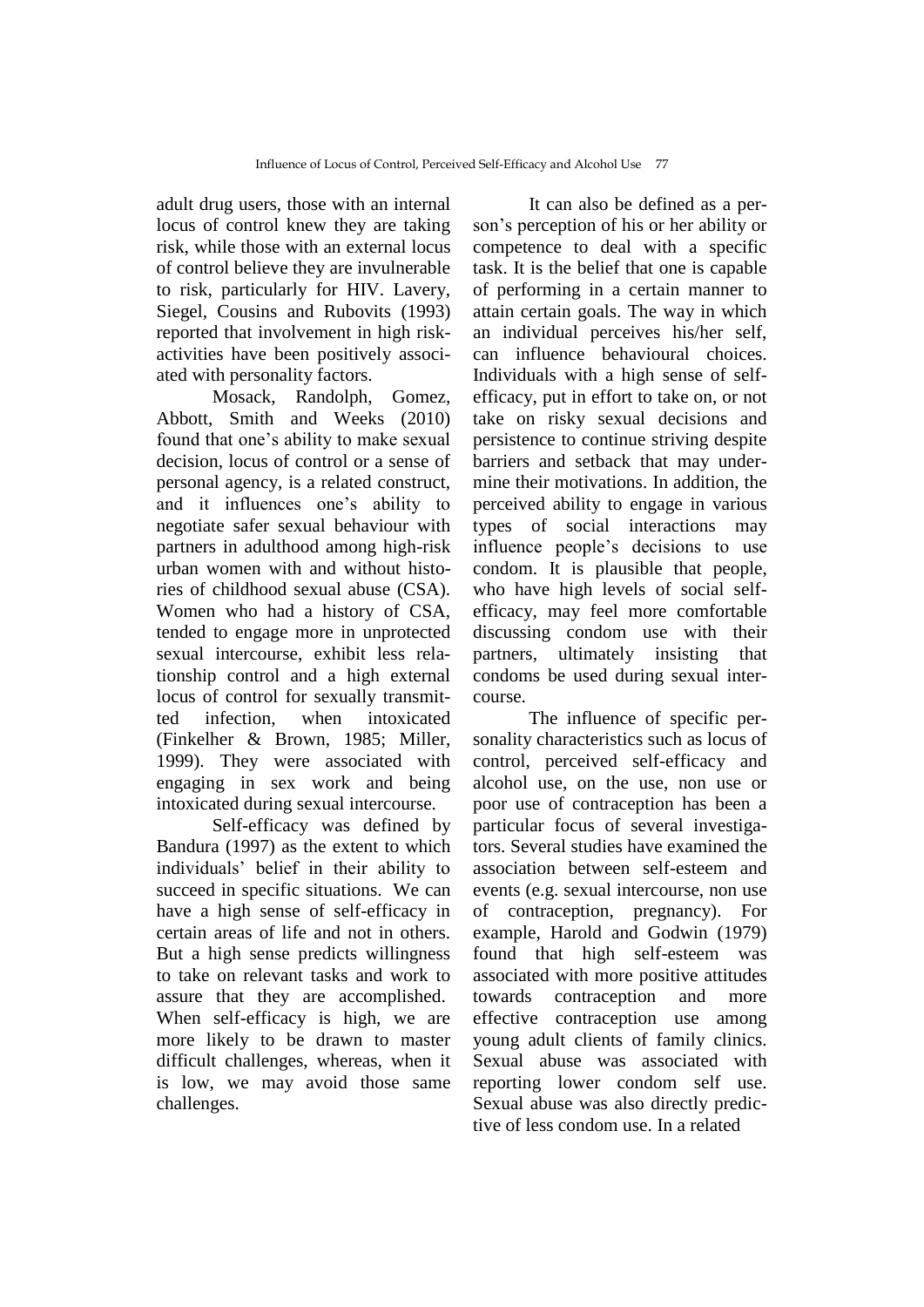vein, Afolabi and Adesina (2011) found that women who were sexually abused as children are more likely to have had earlier sexual intercourse, lower self-esteem and were more likely to engage in risky sexual behaviours, such as ineffective use of birth control, multiple partners and unintended and aborted pregnancies.

Another factor that may be associated with risky sexual decision making is alcohol use. This may be because alcohol is a pharmacological substance that impairs judgment and decreases sexual inhibition, which may in turn result in an increase in risky sexual behaviours. Alcohol use has emerged as an important, factor in sexually transmitted HIV infection. Alcohol has also been shown to have a psychological component, such that simply knowing that one is drinking may serve to uninhibit behaviour. Not only do individuals believe that they are more likely to engage in sex when drinking alcohol, they also report that they are more likely to engage in unsafe or risky sexual behaviours (e.g. Mcewan, McCallum, Bhopal & Madhok, 1992).

Alcohol intoxication can increase an individual's intention to engage in risky sexual decisions like unprotected sex (MacDonald, Fang, Zanna & Martineau, 2000), decrease perception of its negative consequences (Fromme, Amico & Katz, 1999) and impair verbal condom negotiation skills (Maisto, Carey, Carrey & Gordon, 2002). Studies (e.g. Hines, Snowden & Graves, 1998; Biglan, Metzler, Wirt, Ary, Noell, Ochs, French &Wood, 2004) have reported a strong relationship between frequency of alcohol consumption and frequency of risky sexual intercourse. Another study, (Cooper, 2002), found that drinking was strongly related to the decision to have sex and indiscriminate forms of risky sex (e.g. having multiple or casual sex partners).

Fromme, Amico and Katz (1997) examined sexual risk perception and found that, compared with their sober placebo and control counterparts, intoxicated young men and women rated negative consequences as less likely to occur and as less influential on their decisions to have sexual intercourse with a new partner. In a second experiment by Fromme et al. (1999), participants watched a videotape depicting a risky sexual situation and then listed the potential consequences of having unprotected intercourse. Intoxicated participants listed fewer negative consequences than did placebo and no alcohol controls. MacDonald, Zanna and Fong (1996) also found that acute alcohol intoxication was associated with stronger intentions to have unprotected intercourse with a casual partner.

Against the background of the above findings, the current study seeks to examine how alcohol use and selfefficacy influence risky sexual decision making. This is because individuals who lack self-efficacy may be unable to exert an influence over condom use, through fear of rejection and stigmatization by partners. Besides, it is believed that intoxicated individuals may experience decreased cognitive capacity, which reduces their ability to process distant risk cues resulting in increased attention to proximal sexual arousal cues. In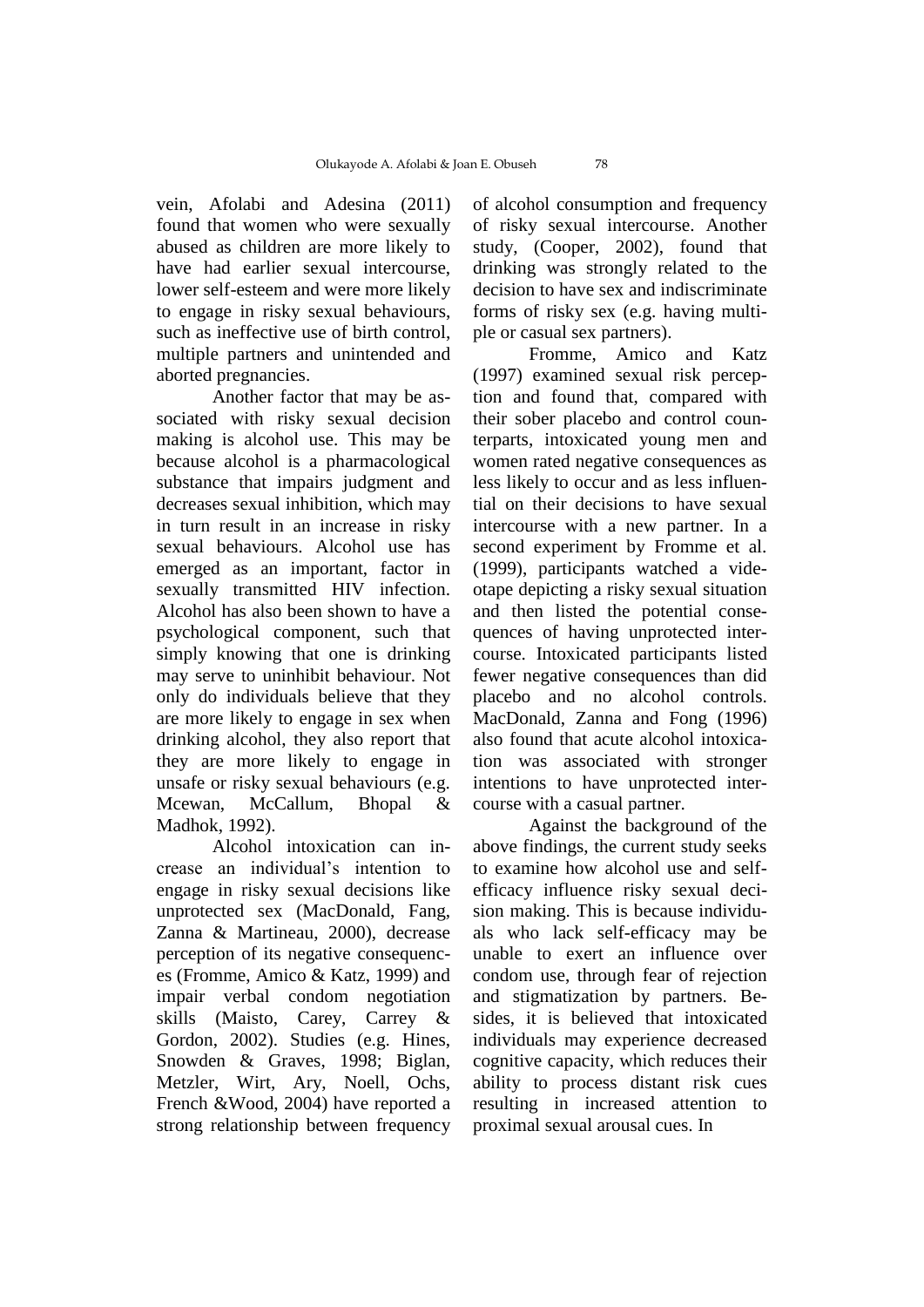addition to that, the study aimed to address how an individual's locus of control can interact with his/her selfefficacy and alcohol consumption to influence risky sexual decision making.

# **Hypotheses**

- 1. Locus of control and perceived selfefficacy will have independent and interaction effects on risky sexual decision making.
- 2. Gender and alcohol use will have independent and interaction effects on risky sexual decision making.

# **METHODS**

## **Design and Participants**

This study was a crosssectional survey. Participants were 130 undergraduates, sampled from a public university in Nigeria. The sample comprised 67 males (51.5%) and 63 females (48.5%). Respondents between the age 18-25 years were 99 (76.5%), those between  $26 - 45$  years were 29  $(22.5\%)$ , and those between  $46 - 55$ years were 2 (1.5%0). In the case of marital status, 110 (84.6%) were single and 20 (15.4%) were married.

### **Measures**

*Locus of control* was measured using a 26-item scale adapted from Rotter's (1966) Locus of Control Scale. It was rated on a 5-point (Strongly agree  $= 5$ ; Strongly disagree  $= 1$ ). Sample items included: "People's misfortunes result from the mistakes they make" and "In

the long run, people get the respect they deserve in this world". The scale had reliability coefficient of .80 (Rotter, 1996). In the present sample, a reliability coefficient of .89 was obtained for the scale. For the purpose of this study, the scale yielded a reliability coefficient of .89. Scores that were up to or above the mean indicated internal locus of control while scores below the mean reflected external locus of control.

*Perceived self-efficacy* was measured with a 10-item adapted from Schwarzer and Jerusalem's (1995) Self-efficacy Scale. It was rated on a 4 point scale (1 = Not true;  $4 =$  Exactly true). In this study, the scale showed a reliability coefficient of .76. High scores indicated that the individual had high level of perceived self-efficacy.

*Alcohol use* was measured with a 10 item scale adapted from John, Wanberg and Foster (1993) Alcohol Use Inventory. The inventory was rated on a 4-point scale (Never  $= 1$ ; 4 or more times a week  $= 4$ ). Sample items on the scale include "How often do you have a drink containing alcohol?", "How often do you have six or more alcoholic drinks on one occasion?" A reliability coefficient of .91 was established for the present study. Here, the higher the score, the higher the alcohol use by the individual.

*Risky sexual decision making* was measured with a 15-item Sexual Risk Behavior Scale developed by Afolabi (2007). The scale was rated on a 5 point scale (Strongly disagree 1; Strongly agree  $= 5$ ). The author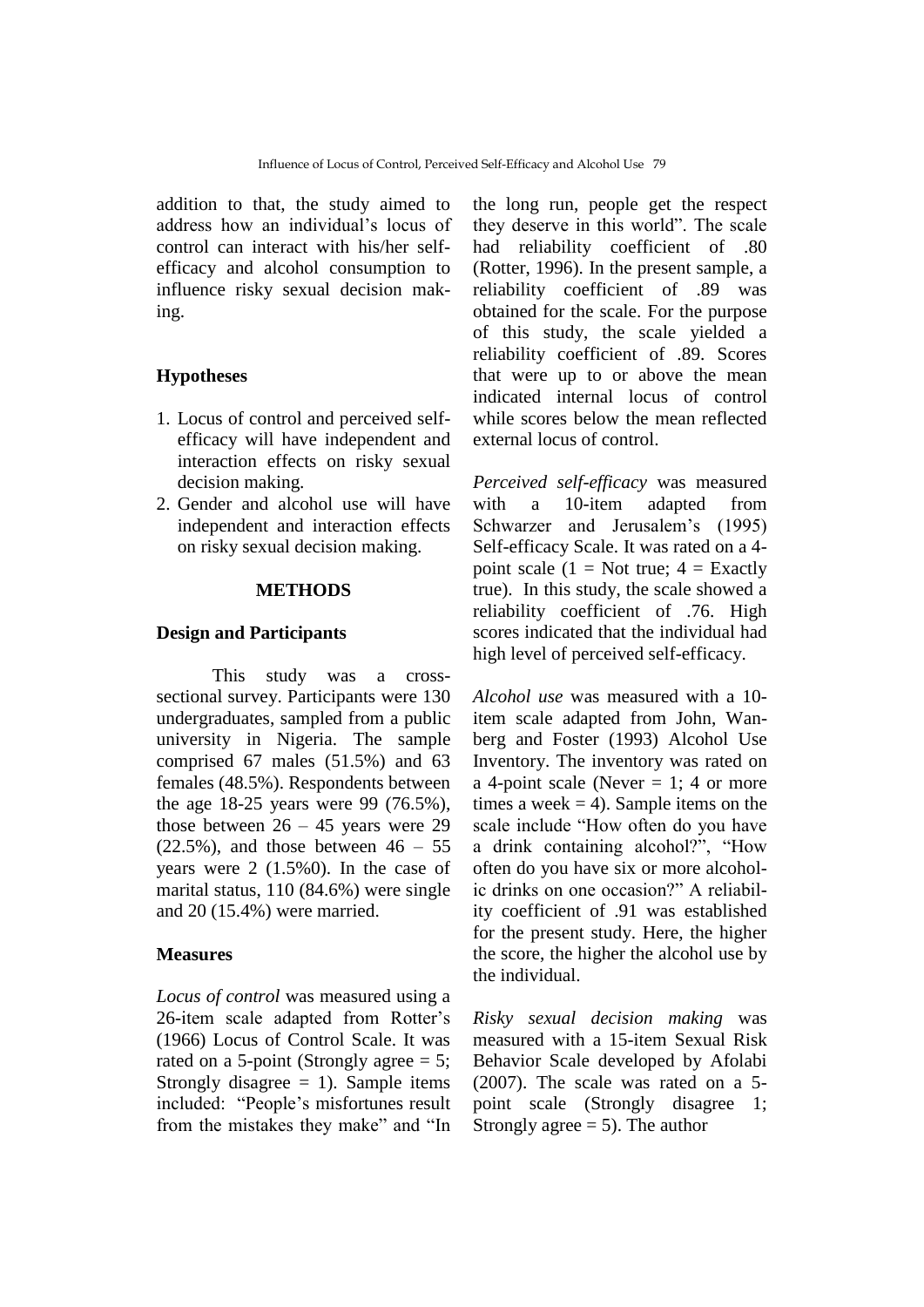reported an alpha coefficient of .73. With the present sample, the scale had a coefficient alpha of .91 was obtained. On this scale, those who scored between 15 and 30 engaged in low risky sexual decision making while those who scored between 31 and 75 engaged in high risky sexual decision making.

# **Procedure**

Undergraduates in the selected public university were informed about the nature and purpose of the study. They were also assured that their response could not be traced to them.

Participation was voluntary. Out of the 145 questionnaires distributed, 135 were retrieved and only 130 were found usable. The data collection took about a month.

## **Data Analysis**

To test the two hypotheses, a 2 x 2 ANOVA was conducted.

#### **RESULTS**

The results of descriptive and inter-variable correlations are presented in Table 1.

#### Table 1: **Mean, SD, and Inter-variable Correlations**

| <b>Variables</b> |                                                                           | M     | $SD_1$                   |                              | $\overline{2}$ | 3      | $\overline{4}$                                                       | 5   | -6     | 7             | 8   | 9 |
|------------------|---------------------------------------------------------------------------|-------|--------------------------|------------------------------|----------------|--------|----------------------------------------------------------------------|-----|--------|---------------|-----|---|
|                  | 1. Age                                                                    |       |                          |                              |                |        |                                                                      |     |        |               |     |   |
|                  | 2. Gender                                                                 |       | $\overline{\phantom{0}}$ | $-.02$                       | $\blacksquare$ |        |                                                                      |     |        |               |     |   |
|                  | 3. Marital status                                                         |       | $\overline{\phantom{a}}$ | $.37**$                      | .02            |        |                                                                      |     |        |               |     |   |
|                  | 4. Level of education                                                     |       | $\overline{\phantom{a}}$ | $.31**$                      | $-.01-.10$     |        | $\overline{\phantom{0}}$                                             |     |        |               |     |   |
|                  | 5. Place of residence                                                     |       | $\overline{\phantom{a}}$ | $.22*$                       | $-.03$         | $-.13$ | $-.07$                                                               |     |        |               |     |   |
|                  | 6. Locus of control                                                       | 67.47 |                          | $3.61 \quad 31** \quad 30**$ |                | .08    | $-.18$                                                               | .09 |        |               |     |   |
|                  | 7. Perceived self-efficacy                                                | 24.13 | 4.70 .12                 |                              | $-.04$         | .05    | $.30**$                                                              | .11 | $29*$  |               |     |   |
|                  | 8. Alcohol use                                                            | 28.33 |                          |                              |                |        | $2.41 \quad 01 \quad -25^* \quad -22^* \quad -31^{**} \quad 29^{**}$ |     |        | $44**$ 39** 1 |     |   |
|                  | 9. Risky sexual decision making $45.38$ 3.97 -.39** -.29** .32** .14 .27* |       |                          |                              |                |        |                                                                      |     | $-.03$ | .10           | .06 |   |

**Note:** \*\*  $p < 01$ . \* $p < 05$ . N = 130.

From the results in Table 1, age had a significant relationship with risky sexual decision making such that older undergraduates tended to engage less risky sexual decision making than younger undergraduates [*r* (128) = - .39,  $p < .01$ ]. Gender had a significant a negative relationship with risky sexual decision making  $[r (128) = -.29]$ ,  $p \leq .01$ ]. That is, male tended to engage in risky sexual decision making

than females. However, locus of control  $[r (128) = -.03, p > .05]$ , perceived self-efficacy  $[r (128) = .10]$ , *p* > .05], and alcohol use [*r* (128) = .06,  $p > .05$ ] had no relationships with risky sexual decision making among undergraduates.

The results of the 2 x 2 ANO-VA on hypothesis 1 are presented in Table 2.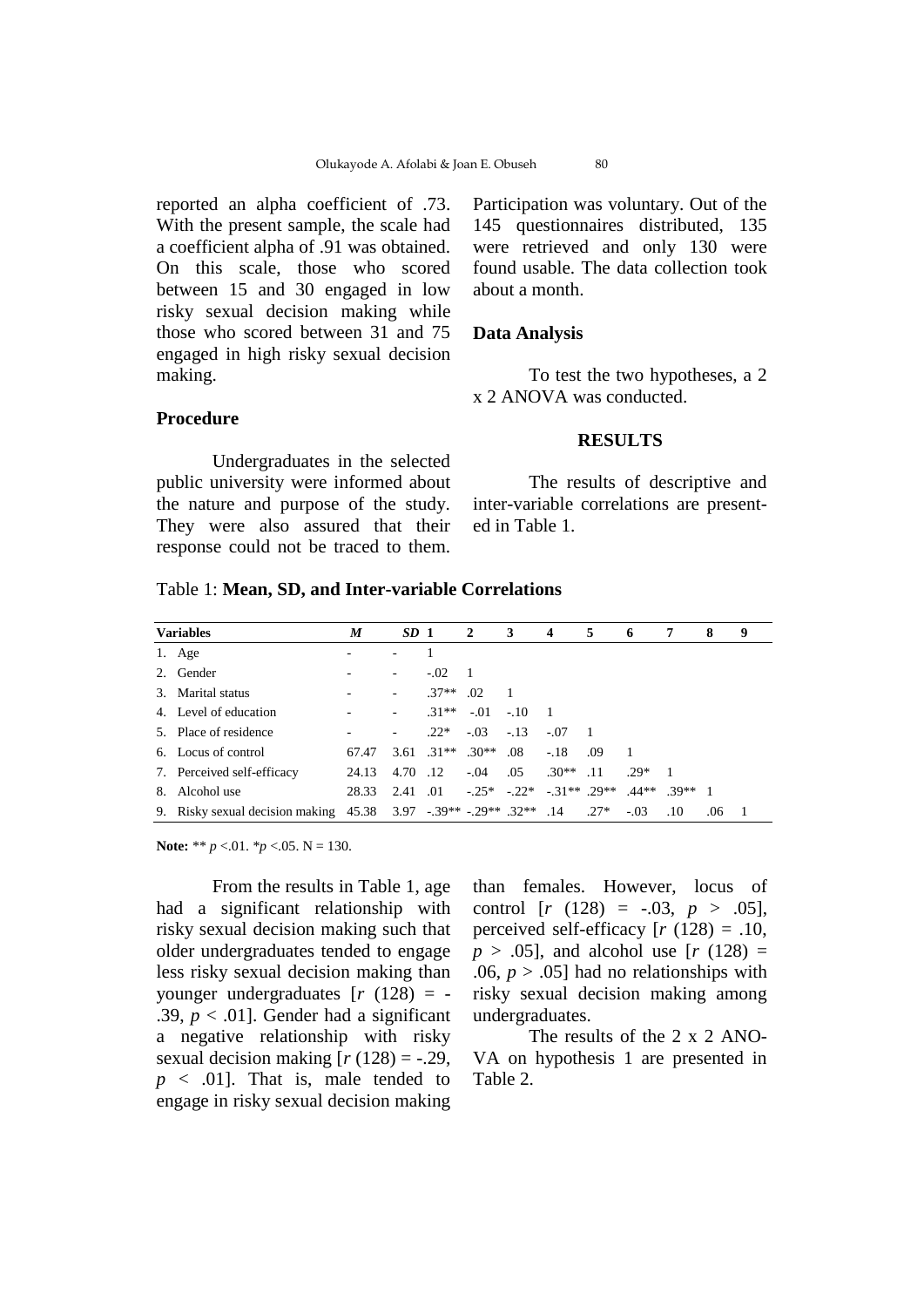Table 2: **Summary 2 x 2 ANOVA of Locus of Control and Perceived Selfefficacy on Risky Sexual Decision Making**

| <b>Source</b>                              | SS        | df   | МS     |      | D      |
|--------------------------------------------|-----------|------|--------|------|--------|
| Locus of control                           | 12741.77  |      | 303.38 | 1.75 | > 0.05 |
| Perceived self-efficacy                    | 6106.19   |      | 277.55 | 1.60 | > 0.05 |
| Locus of control x perceived self-efficacy | 21008.13  |      | 375.15 | 2.17 | ~<~05  |
| Error                                      | 1557.17   | 12.7 | 173.02 |      |        |
| Total                                      | 295519.00 | 130  |        |      |        |

As shown in Table 2, locus of control [*F* (1, 27) = 1.75,  $p > .05$ ] and perceived self-efficacy  $[F (1, 27) =$ 1.60,  $p > .05$ ] did not exert significant independent effects on risky sexual decision making among undergraduates. However, the interaction effects of perceived self-efficacy and locus of control on risky sexual decision making was significant  $[F (1, 27) =$ 2.17,  $p < .05$ ]. Therefore, hypothesis 1,

which expected locus of control and perceived self-efficacy to exert independent and interaction effects on risky sexual decision making was partially supported.

Hypothesis 2, expected independent and interaction effects of gender and alcohol use on risky sexual decision making was tested by conducting another set of 2 x 2 ANOVA. The results are shown in Table 3.

Table 3: **Summary 2 x 2 ANOVA of Gender and Alcohol Use on Risky Sexual Decision Making**

| <b>Source</b>        | SS       | df  | МS     |      |               |
|----------------------|----------|-----|--------|------|---------------|
| Gender               | 654.39   |     | 654.39 | 2.10 | $\epsilon$ 05 |
| Alcohol use          | 554.14   |     | 554.14 |      | 1.78 > 0.05   |
| Gender x Alcohol use | 875.42   |     | 875.42 | 2.81 | < 0.5         |
| Error                | 39537.13 | 127 | 311.32 |      |               |
| Total                | 41621.08 | 130 |        |      |               |

The results in Table 3 revealed that gender exerted a significant effect on risky sexual decision making such that male tended to exhibit higher risky decisions than females undergraduates  $[F (1, 27) = 2.10, p < .05]$ . But there was a significant independent effect of alcohol use on risky sexual decision making among undergraduates [*F* (1, 27) = 1.78,  $p > .05$ ]. Lastly, gender and alcohol use had a significant interaction effect on risky sexual

decision making among undergraduates  $[F(1, 27) = 2.81, p < .05]$ .

## **DISCUSSION**

This study examined the influence of locus of control, perceived self-efficacy and alcohol use on risky sexual decisions making. Some aspects of the hypotheses were confirmed. The first hypothesis predicted that there would be a main and interaction effects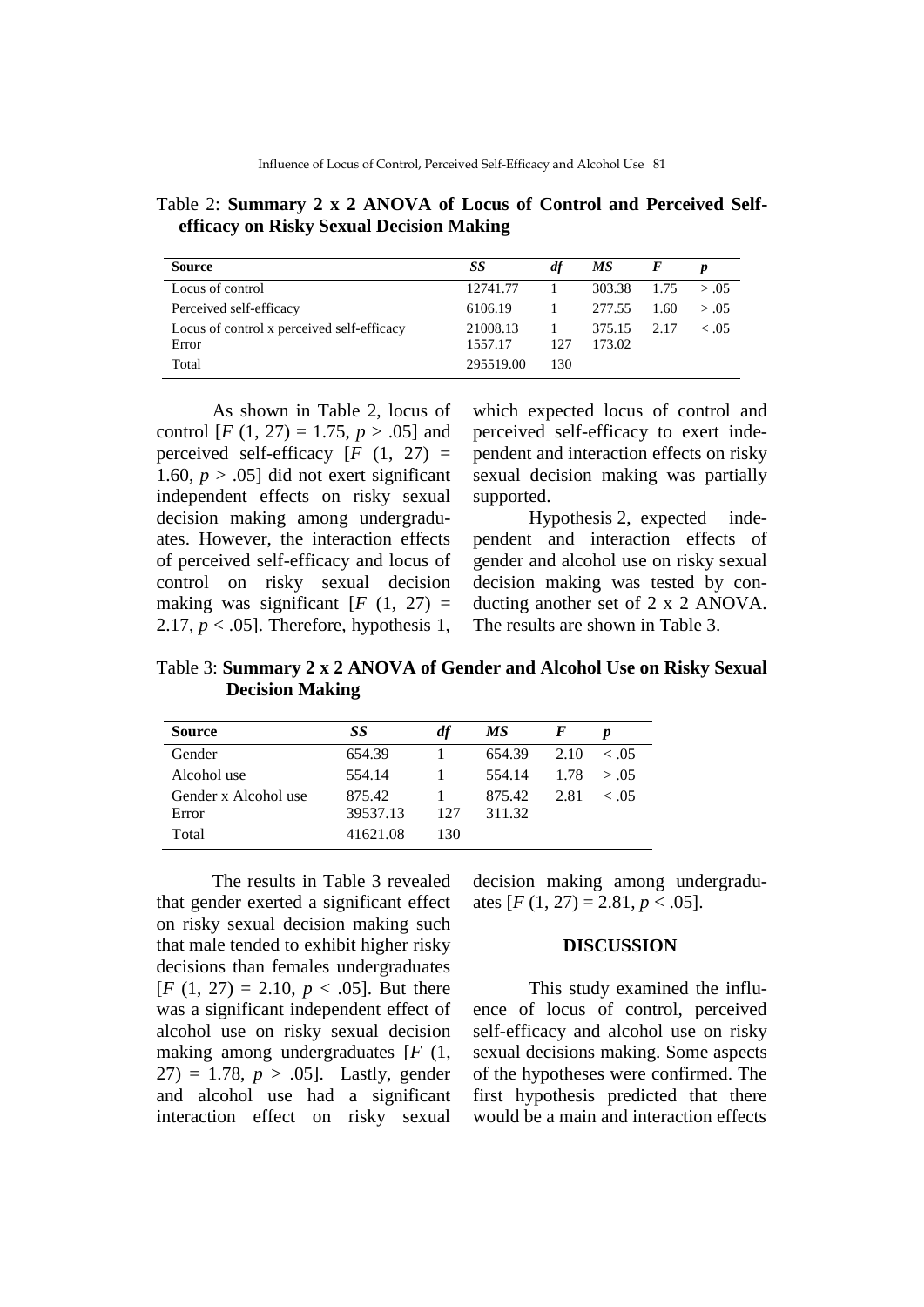of locus of control and perceived selfefficacy on risky sexual decision making. The finding revealed that the hypothesis was partially confirmed by the result. The interaction effect of locus of control and perceived selfefficacy on risky sexual decision making was significant while the main effects of locus of control and selfefficacy on risky sexual decision making was not significant.

The interaction effect of the locus of control and self-efficacy on risky sexual decision making supported Ajzen and Fishbbein's (1980) reason action theory which stated that people consider the implications of their actions before they decide to engage or not engage in certain behaviour. The finding was also in agreement with Afolabi and Adesina's (2011) and Cooper, Agocha and Sheldon's (2000) work on personality and motivational perspectives on risky behaviours. The study found a statistically significant difference in locus of control between those females who later became pregnant and those who did not, those who later became pregnant were more likely to have an external locus of control and also more likely to have a poorer sense of personal self-efficacy. Another study by Colon, Waitrek and Evans (2000) had submitted that sexual self-efficacy predicted perceived certainty of condom use.

In addition, self-esteem and sexual self-efficacy predicted intentions to use condoms. Also, a study by Waymant and Aronson (2002) on risky sexual behaviour, found women who have condom self-efficacy was related to greater condom use. Another study

by Kohler (1996) on the relationship between locus of control and sensation-seeking, critical thinking skills and risk taking among young adult, found a significant correlation between critical thinking and locus of control.

Hypothesis two, which stated that there would be a main and interaction effect of locus of control and alcohol use on risky sexual decision making, was confirmed. It was confirmed that gender has a significant influence on risky sexual decision making. From the mean scores it was found that males are involved in risky sexual behaviours than females. This supported the findings of Jadack, Hyde and Keller (1995) that men reported engaged in significantly more risky behaviors than women. More men reported that intercourse without a condom occurred in unplanned, spontaneous situations, while under the influence of alcohol or drugs, or with a person not well known.

More women reported that intercourse without a condom occurred in long-term relationships. Women were significantly more comfortable abstaining from sexual intercourse and asking partners about their sexual history while men were significantly more comfortable buying condoms. Puente et al. (2011) found that 82.3% of boys and 63.0% of girls in their study were engaged in sexual risk behaviors. The prevalence of sexual relations and risk behaviors was generally higher in boys than in girls, independently of the variables analyzed. Boys had more sexual partners and used condoms as a contraceptive method less frequently than girls. They concluded that sexual risk behaviors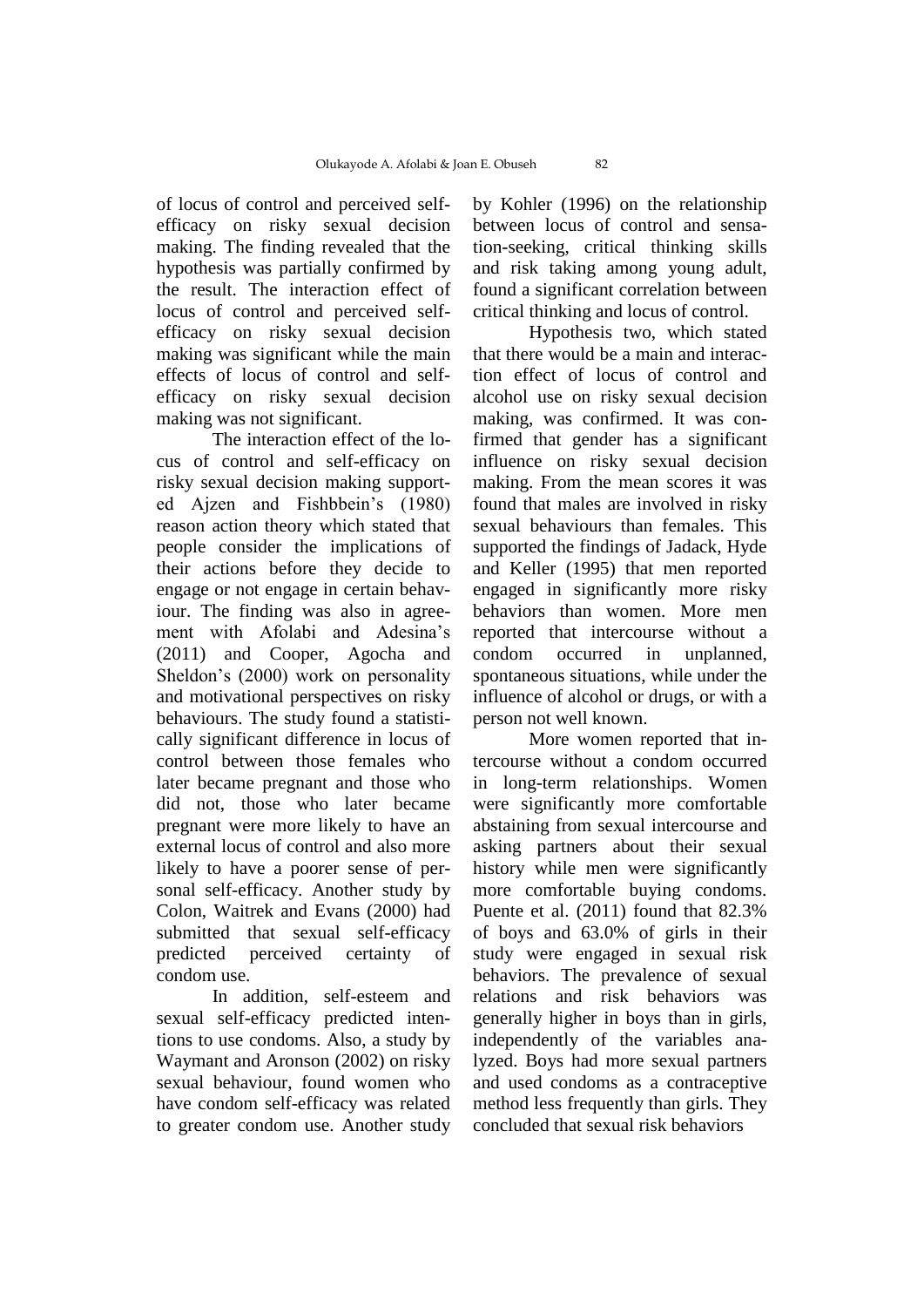among young adults in their sample are higher in boys than in girls. Factor related to unsafe sexual activity in boys was alcohol consumption.

The influence of alcohol use on risky sexual decision making was also found to be significant. This finding is not surprising because alcohol has also been shown to have a psychological component, such that simply knowing that one is drinking may serve to uninhibit behaviour. Not only do individuals believe that they are more likely to engage in sex when drinking alcohol, they also report that they are more likely to engage in unsafe or risky sexual behaviours (e.g. Mcewan, McCallum, Bhopal and Madhok, 1992).

Besides this, alcohol intoxication can also increase an individual's intention to engage in risky sexual decisions (unprotected sex) (MacDonald et al., 2000) decrease perception of its negative consequences (Fromme, Amico and Katz, 1999) and impair verbal condom negotiation skills (Maisto, Carrey and Gordon, 2002). Survey studies that examine the global association between frequency of alcohol consumption and frequency of risky sexual intercourse, have found strong positive relationship between the two (Hines, Snowden and Graves, 1998; Santelli, Brener, Lowry, Bhath & Zabin, 1998).

## **CONCLUSION**

The study established significant interaction effects of locus of control and perceived self-efficacy on risky sexual decision making. Locus of control and perceived self-efficacy individually had no significant effect on the decision making of the sample. The study also showed that there were significant main effects of gender and alcohol use on risky sexual decision making. There was also an interaction effect of gender and alcohol use on risky sexual decision making. Finally it was shown that males are more involved in risky sexual decision than females.

The findings of this study are relevant to psychologists, men and women in general, the society at large and future researchers. It contributes to the risky sex literature, by building our understanding of person variables, such as locus of control and selfefficacy. More so, the study bears on contemporary theoretical controversy regarding alcohol's involvement in sexual risk taking behaviour. It allows researchers to build more sophisticated hypotheses to further understand risky sex behaviour.

A major limitation of this study was the number of participants who complained of the length of the items on the scale, as it was lengthy in both detail and comprehension. Lastly, the possible biases in the responses of participants because locus of control, self-efficacy, and alcohol use are aspects of one's behaviour. Thus, human behaviour as we already know is unpredictable. This unpredictability of respondents' responses to the questionnaire items might be based on the attempt to falsify some responses or give positions that are really not true about their ratings with regards to their tendency to indulging risky sexual decision making.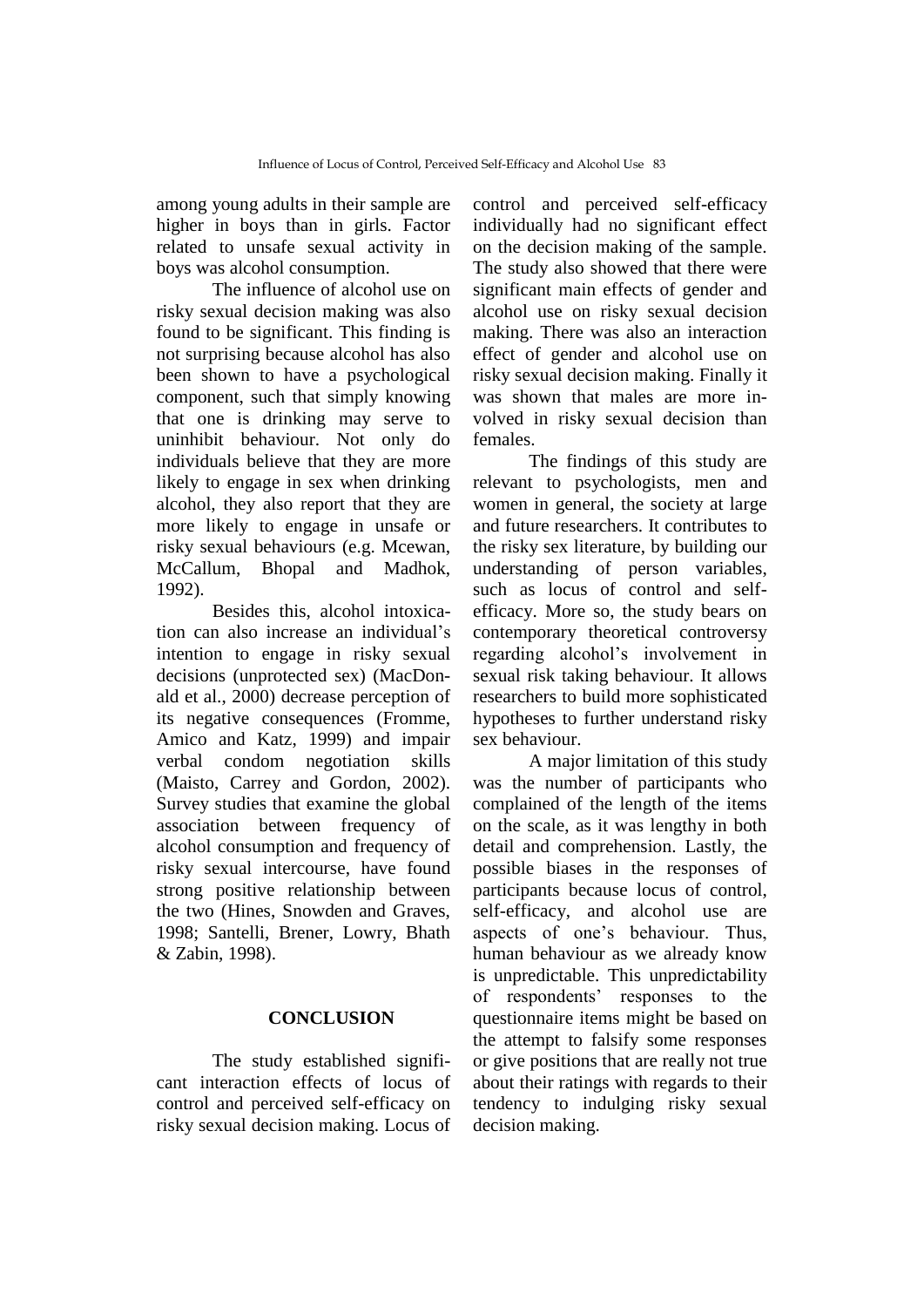Based on the findings of this study, the following recommendations can be offered for future research and intervention efforts: individual's can be counselled on how alcohol use, locus of control and perceived selfefficacy can affect their relationship appraisals early in a social interaction, which in turn can affect their cognition during a sexual encounter and ultimately leads to risky sexual decision making.

These results are highly amenable to the development and prevention skills training. Thus, government and non-governmental agencies should include the role alcohol use has to play on people's risky sexual decision making. Governments (at all levels) and parents should also intensify their campaign on the use of protection, abstinence and contraception to the entire public. Parents should also abstain from activities that would encourage youths to go into alcoholism so as to help to reduce the level of alcohol use and subsequent risky sexual decision making.

# **REFERENCES**

- Abbey, A., Ross, L. T., McDuffie, D., & McAuslan, P. (1996) Alcohol and dating risk factors for sexual assault among college women. *Psychology of Women Quarterly*, *20,* 147-169.
- Afolabi, A. O., & Adesina, A. A. (2011). Transformations in HIV awareness in Nigeria: An empirical investigation of personality and risky sexual behavior among undergraduates. *Educational Research Quarterly*, *35(2),* 23-42.
- Afolabi, A.O. (2007). Risky sexual activities among Nigerian undergraduates: An empirical investigation. Paper presented at an international conference on sustainable development organized by the International Research and Development Institute at the University of Uyo, Nigeria between November 13 and 15*.*
- Ajzen, I., & Fishbein, M. (1980). *Understanding attitudes and predicting social behaviour*. Englewood Cliffs, NJ: Prentice-Hall.
- Bandura, A. (1997). *Self-efficacy: The exercise of control*. New York: Freeman.
- Biglan, A., Metzler, C. W., Wirt, R., Ary, D., Noell, J., Ochs, L., French, C. & Hood, D. (2004). Social and behavioural factors associated with high risk sexual behaviour among young adults. *Journal of Behavioural Medicine*, *13(3),* 245-261.
- Bryan, A. D., Aiken. L. S., & West, S. G. (1997). Young women's condom use: the influence of acceptance of sexuality, control over the sexual encounter, and perceived susceptibility to common STDs. *Health Psychology*, *16,* 468-479.
- Colon, R. M, Waitrek, D. E., & Evans, I. R. (2000). *The relationship between psychological factors and condom use among African-American young adults*. Washington: Thompson Gate.
- Cooper, M. L. (2002). Alcohol use and risky sexual behaviour among college students and youth: evaluating the evidence. *Journal of Studies on Alcohol*, *14,* 101-117.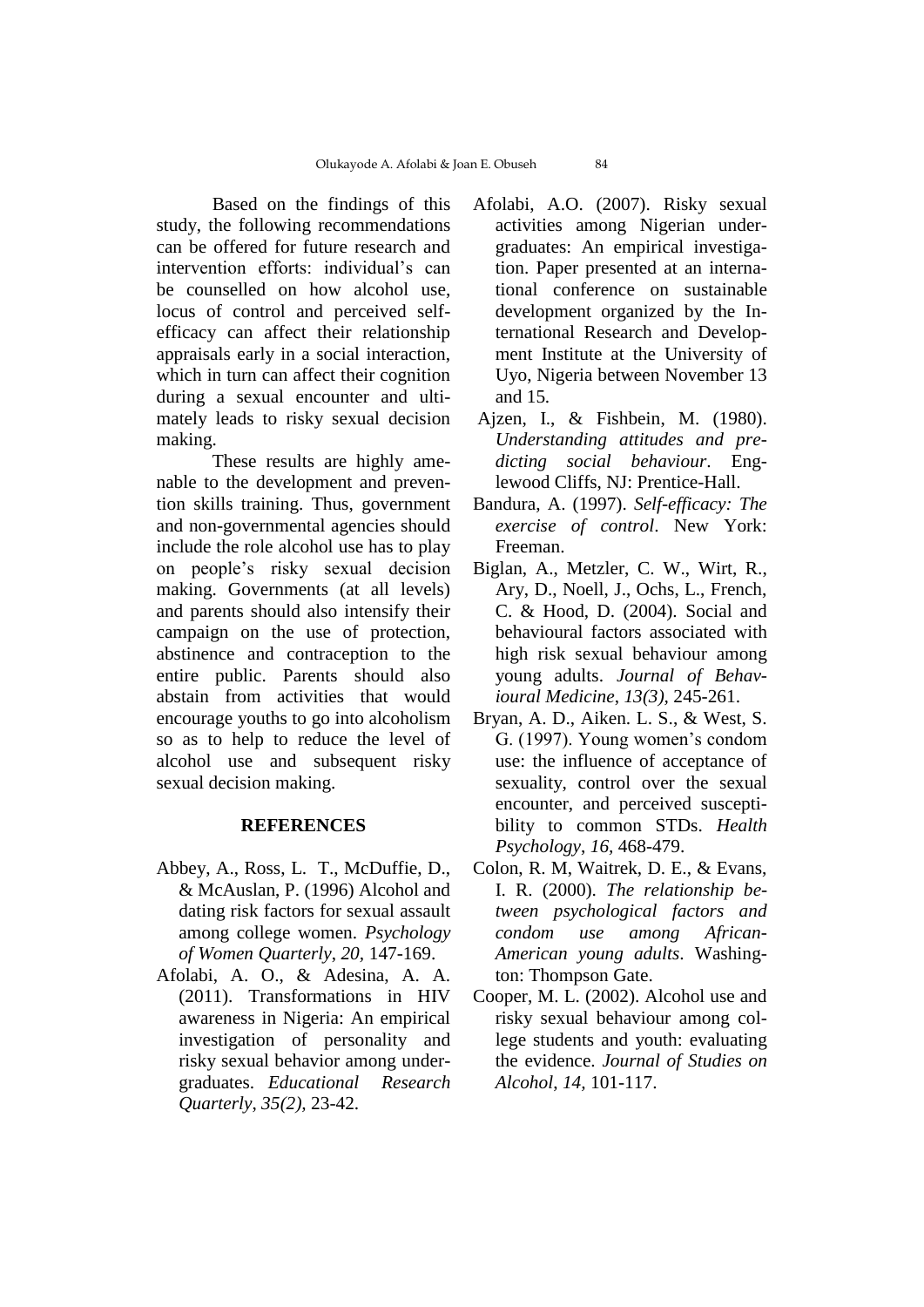- Cooper, M. L., Agocha, V. B., & Sheldon, M. S. (2000). A motivational perspective on risky behaviours: The role of personality and affect regulatory processes. *Journal of Personality*, *68*, 1059-1088.
- Crips, B. R., & Barber, J. G. (1995). The effect of locus of control on the association between risk perception and sexual risk taking. *Personality and Individual Differences*, *19,* 841- 845.
- Finkelher, A., & Brown, A. (1985). The traumatic impact of child sexual abuse. *American Journal of Orthopsychiatry*, *66,* 530-541.
- Fromme, K. D., Amico, E. J., & Katz, E. C. (1999). Intoxicated sexual risk taking: An expectancy or cognitive impairment explanation? *Journal of Studies in Alcohol*, *6,* 54-63.
- Harold, E. S, & Godwin, M. S. (1979). Self-esteem and sexual permissiveness. *Journal of Clinical Psychology*, *39,* 908-912.
- Hines, A., Snowden, L. R., & Graves, K. L. (1998). Acculturation, alcohol consumption and AIDS-related risky sexual behaviour among African American women. *Women and Health*, *27,* 17-35.
- Jadack, R. A., Hyde, J. S., & Keller, M. L. (1995). Gender and knowledge about HIV, risky behaviour and safer sex practices. *Research in Nursing Health*, *18(4),* 313-324.
- Jessor, R., & Jessor, S. L. (1997). *Problem Behavior and Psychosocial Development: A longitudinal study of youth*. New York: Academic Press.
- Jessor, R., Donocan, J. E., & Costa, F. M. (1991). *Beyond adolescence:*

*Problem behaviour and young adult development*. New York: Cambridge University Press.

- John L. H., Wanberg K. W., Foster, M. (1993). Alcohol use inventory: World health organization collaborative project on early detection of persons with harmful alcoholic/consumption. *Addiction*, *88,* 791- 801.
- Kohler, M. P. (1996). Risk taking behaviour: A cognitive approach. *Psychological Reports*, *78,* 480- 490.
- Lavery, B., Siegel, A. W., Cousins, J. H., & Rubovits, D. S. (1993). Factors influencing young adults' decisions to engage in risk-taking behavior. Retrieved from [http://goliath.ecnext.com/coms2/gi\\_](http://goliath.ecnext.com/coms2/gi_0199-2251700/Factors-influencing-young%20adults-decisions-to.html) [0199-2251700/Factors-influencing](http://goliath.ecnext.com/coms2/gi_0199-2251700/Factors-influencing-young%20adults-decisions-to.html)[young adults-decisions-to.html](http://goliath.ecnext.com/coms2/gi_0199-2251700/Factors-influencing-young%20adults-decisions-to.html) on March 29, 2012.
- MacDonald T. K., Zanna. M. P., & Fong G. T. (1996). Why common sense goes out the window: Effects of alcohol on intentions to use condoms. *Personality and Social Psychology Bulletin*, *22,* 768-775.
- MacDonald T. K., Fang, G. T., Zanna, M. P., & Martineau. A. M. (2000). Alcohol myopia and condom use: Can alcohol intoxication be associated with more prudent behaviour? *Journal of Personality and Social Psychology*, *78,* 605-619.
- Maisto, S.A., Carey, M. P., Carey, K. B., & Gordon, C. M. (2002). The effects of alcohol and expectancies on risk perception and behavioural skills relevant to safer sex among heterosexual young adult women. *Journal of Studies on Alcohol, 63,* 476-485.